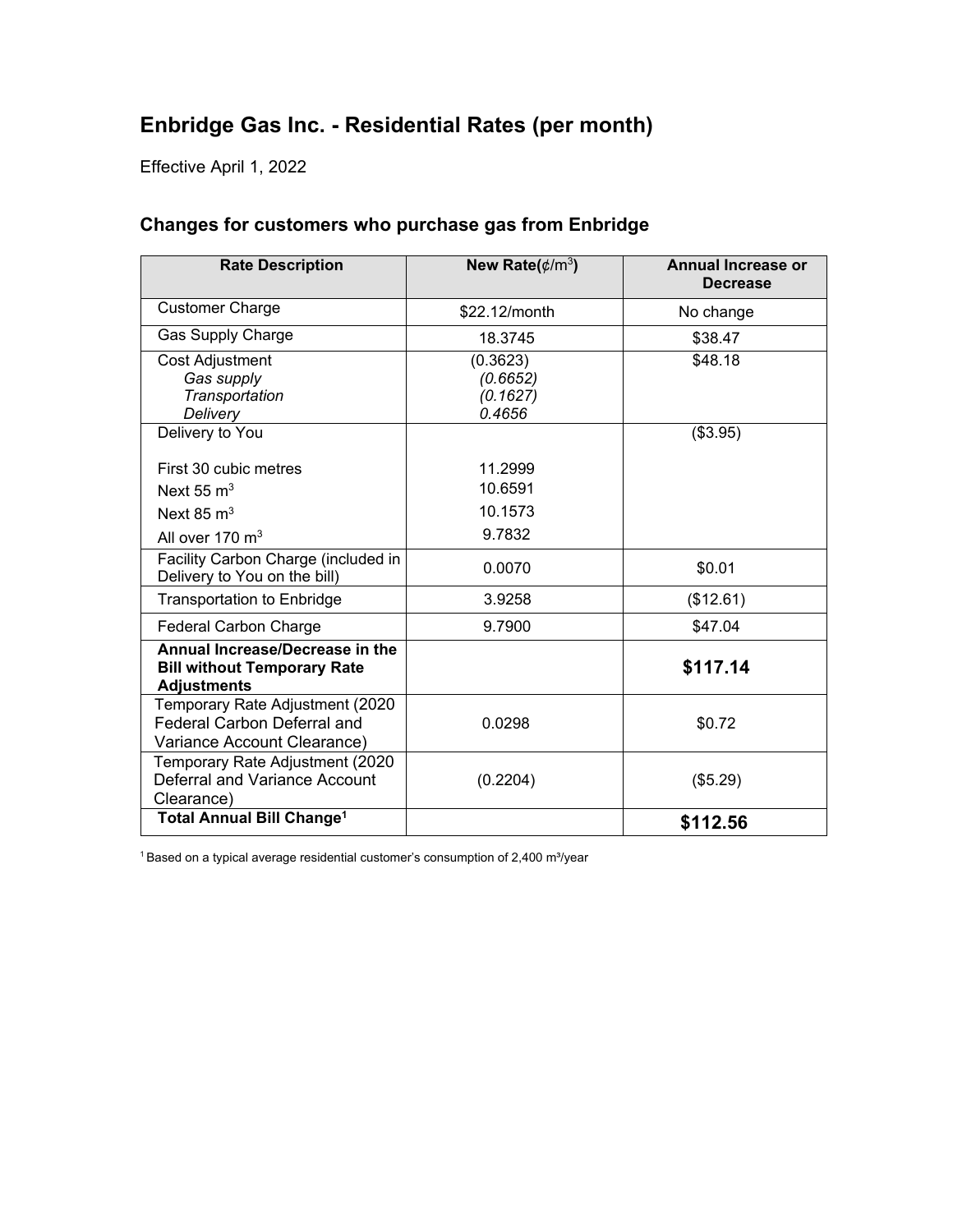## **Changes for customers who purchase gas from a natural gas marketer**

| <b>Monthly Charges</b>                                              | <b>New Rate</b><br>$(\phi/m^3)$         | <b>Annual Increase or</b><br><b>Decrease</b> |
|---------------------------------------------------------------------|-----------------------------------------|----------------------------------------------|
| <b>Gas Supply Charge</b>                                            | Price is as set out in the<br>contract. |                                              |
| <b>Customer Charge</b>                                              | \$22.12/month                           | No change                                    |
| Delivery to You                                                     |                                         | (\$3.95)                                     |
| First 30 cubic metres                                               | 11.2999                                 |                                              |
| Next $55 \text{ m}^3$                                               | 10.6591                                 |                                              |
| Next $85 \text{ m}^3$                                               | 10.1573                                 |                                              |
| Over $170 \text{ m}^3$                                              | 9.7832                                  |                                              |
| Facility Carbon Charge (included in<br>Delivery to You on the bill) | 0.0070                                  | \$0.01                                       |

#### *Where Enbridge Provides Transportation:*

| <b>Monthly Charges</b>                      | <b>New Rate</b><br>$(\phi/m^3)$ | Annual Increase or<br><b>Decrease</b> |
|---------------------------------------------|---------------------------------|---------------------------------------|
| <b>Transportation to Enbridge</b>           | 3.9258                          | (\$12.61)                             |
| Transportation from Dawn (if<br>applicable) | 0.9694                          | No change                             |
| <b>Federal Carbon Charge</b>                | 9.7900                          | \$47.04                               |
| <b>Cost Adjustment</b>                      | 0.3029                          | \$10.10                               |
| Components:                                 |                                 |                                       |
| Transportation                              | (0.1627)                        |                                       |
| <b>Delivery</b>                             | 0.4656                          |                                       |
| Annual Increase / (Decrease) in             |                                 |                                       |
| the Bill without Temporary                  |                                 | \$40.60*                              |
| <b>Rate Adjustments</b>                     |                                 |                                       |
| Temporary Rate Adjustment (2020             |                                 |                                       |
| <b>Federal Carbon Deferral and</b>          | 0.0298                          | \$0.72                                |
| Variance Account Clearance)                 |                                 |                                       |
| Temporary Rate Adjustment (2020             |                                 |                                       |
| Deferral and Variance Account               | (0.2204)                        | (\$5.29)                              |
| Clearance)                                  |                                 |                                       |
| <b>Total Annual Bill Change<sup>1</sup></b> |                                 | \$36.03                               |